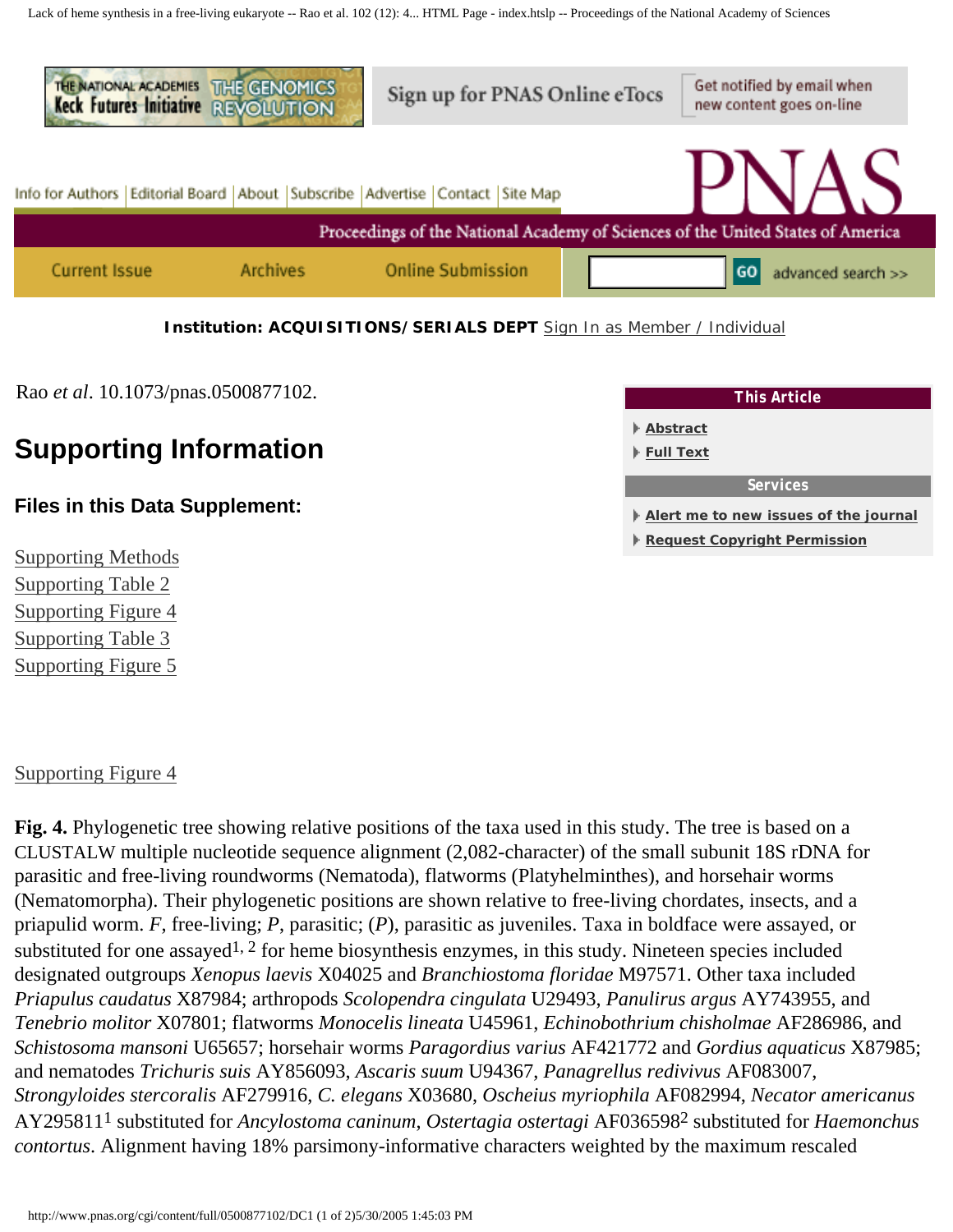consistency (RC) index value where characters were sampled with equal probability, and 67.5% characters were weighted as 1. The maximum-parsimony phylogram pictured is from a heuristic search employing TBR (tree bisection-reconnection) branch-swapping and ACCTRAN (accelerated transformation) character-state optimization, bootstrapped 1,000 times as implemented in PAUP\*, version 4.0b4a. Tree length = 1,204, consistency index = 0.807, retention index = 0.770, rescaled consistency index = 0.621, homoplasy index = 0.193, Goloboff fit  $= -224.894$ .

### <span id="page-1-0"></span>[Supporting Figure 5](http://www.pnas.org/cgi/data/0500877102/DC1/5)

**Fig. 5.** Effects of gallium protoporphyrin IX (GaPP) on worm morphology. Synchronized L1 larvae were grown in mCeHR medium supplemented with  $4 \mu$  M hemin chloride and various amounts of GaPP for 6 days. Worms were analyzed by differential interference contrast microscopy. Photomicrographs *1-5*, worms grown in 2, 6, 8, 50, and 100 µ M GaPP, respectively. Photomicrograph *6*, worms grown in mCeHR medium with 4 µ M hemin. (Bar,  $100 \mu$  m.)

| <b>This Article</b>                   |  |  |  |  |
|---------------------------------------|--|--|--|--|
| ⊩ Abstract                            |  |  |  |  |
| ⊩ Full Text                           |  |  |  |  |
| Services                              |  |  |  |  |
| Alert me to new issues of the journal |  |  |  |  |
| <b>Request Copyright Permission</b>   |  |  |  |  |

[Current Issue](http://www.pnas.org/current.shtml) | [Archives](http://www.pnas.org/contents-by-date.0.shtml) | [Online Submission](http://www.pnas.org/misc/onlinesubmission.shtml) | [Info for Authors](http://www.pnas.org/misc/iforc.shtml) | [Editorial Board](http://www.pnas.org/misc/masthead.shtml) | [About](http://www.pnas.org/misc/about.shtml) [Subscribe](http://www.pnas.org/subscriptions/) | [Advertise](http://www.pnas.org/misc/about.shtml#advertising) | [Contact](http://www.pnas.org/cgi/feedback) | [Site Map](http://www.pnas.org/misc/sitemap.shtml)

[Copyright © 2005 by the National Academy of Sciences](http://www.pnas.org/misc/terms.shtml)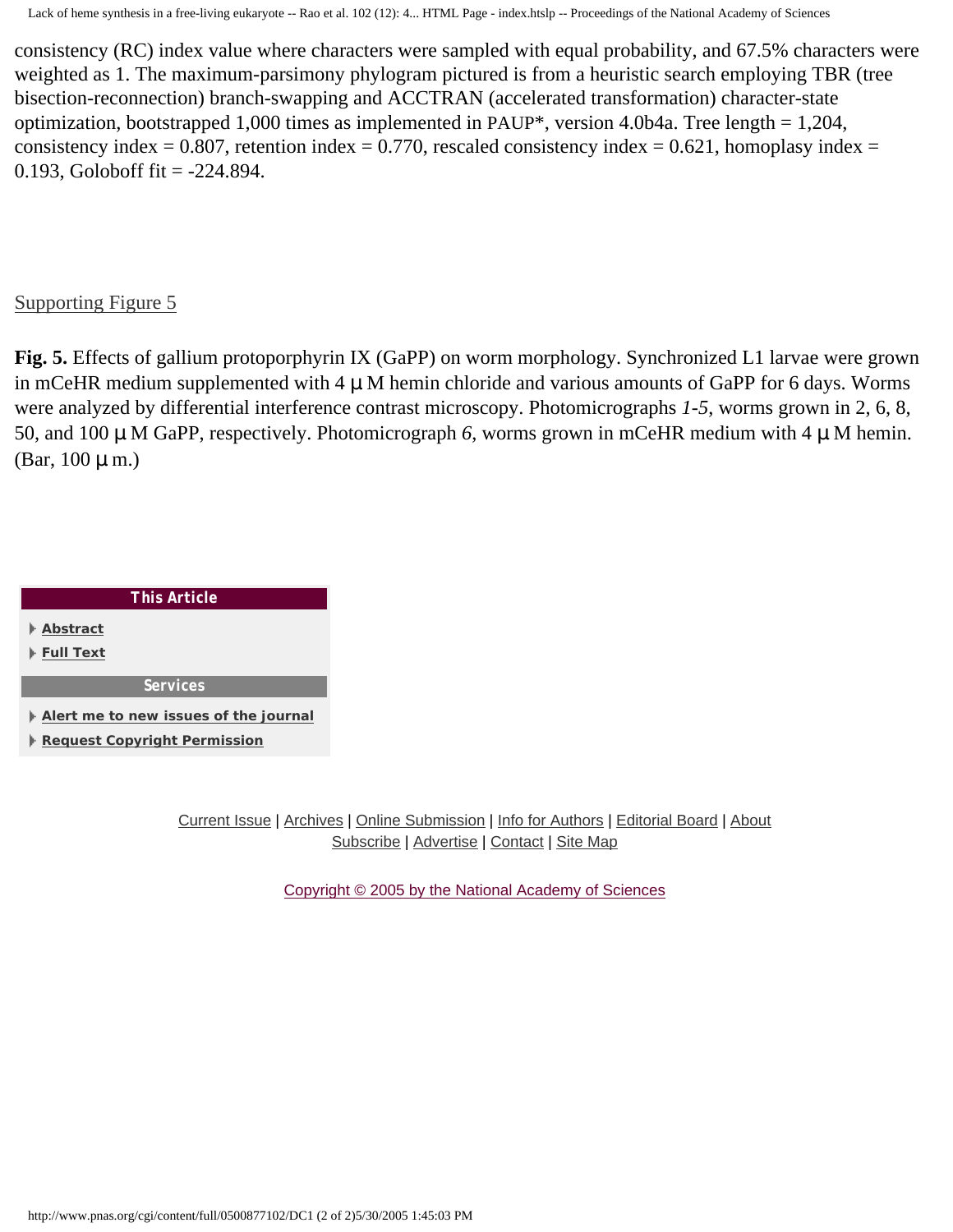<span id="page-2-0"></span>Lack of heme synthesis in a free-living eukaryote -- Data Supplement - HT... - 00877SuppText.htslp -- Proceedings of the National Academy of Sciences



#### **Institution: ACQUISITIONS/SERIALS DEPT** [Sign In as Member / Individual](http://www.pnas.org/cgi/login?uri=%2Fcgi%2Fcontent%2Ffull%2F0500877102%2FDC1%2F1)

## **Supporting Methods**

**Biological Materials and Strains.** Worm strains used were *C. elegans* wild-type N2 strain, *Panagrellus redivivus* LKC10, and *Oscheius myriophila* DF5020. *E. coli* strains were wild-type DH10B, RP523 [δ aminolevulinic acid dehydratase (ALAD) mutant] (1), and Delta-*vis* (ferrochelatase mutant) (2). *Saccharomyces cerevisiae* haploid strains



wild-type BY4743 and ferrochelatase knock-out mutant *HEM15* were purchased as diploids from Open Biosystems (Huntsville, AL). In the *HEM15* mutant, the YOR176W open reading frame corresponding to the *HEM15* gene was replaced with a KanMX cassette.

**Enzyme Assays and Heme Determinations.** Free-living worms ( $\approx 10^6$ ) cultured in mCeHR medium were washed three times in cold M9 buffer before resuspension in ice-cold 0.1 M Tris•HCl buffer, pH 8.0, containing a protease inhibitor mixture (Calbiochem protease inhibitor cocktail set II). The worm suspensions were homogenized by passage through a French pressure cell at an internal pressure up to 18,000 pounds per square inch (psi; 1 psi = 6.89 kPa) until breakdown of the worm cuticle occurred (>90%) as monitored by microscopy. The homogenate was clarified by centrifugation at  $3,000 \times g$  to remove cell debris, and the supernatant thus obtained was further centrifuged at  $7,000 \times g$  to obtain a mitochondrial-enriched pellet. This procedure provided >70% enrichment of mitochondrial membrane proteins as determined by immunoblots using ATP2 antisera. Parasitic worms were homogenized by grinding to a fine powder with a mortar and pestle in the presence of liquid  $N<sub>2</sub>$ , and the homogenates were subsequently processed as above to obtain cytosolic- and mitochondrialenriched fractions. Activities for ALAD (3), porphobilinogen deaminase (PBGD) (4), succinate dehydrogenase (5), and ferrochelatase (6) enzymes were determined as described previously. All samples were analyzed by

using a Shimadzu UV-1601 dual-beam scanning spectrophotometer. Data are expressed as the average of triplicates, and enzyme activities are normalized to total protein concentration, as determined by the Bradford assay (BioRad). Total hemes were analyzed by recording pyridine hemochrome spectra in aqueous alkaline pyridine solutions after reduction with 5 mM sodium dithionite and oxidation with 1 mM potassium ferricyanide, as described (7). Low-temperature spectra (-191°C) of cell extracts were obtained as described previously with an optical path length of 1 mm with one sheet of wet filter paper in the reference path (8).

**Immunoblots and Worm Fractionations**. All procedures were performed at 4°C. Worms were washed extensively in M9 buffer and suspended in MESH (220 mM mannitol/2 mM EDTA/70 mM sucrose/5 mM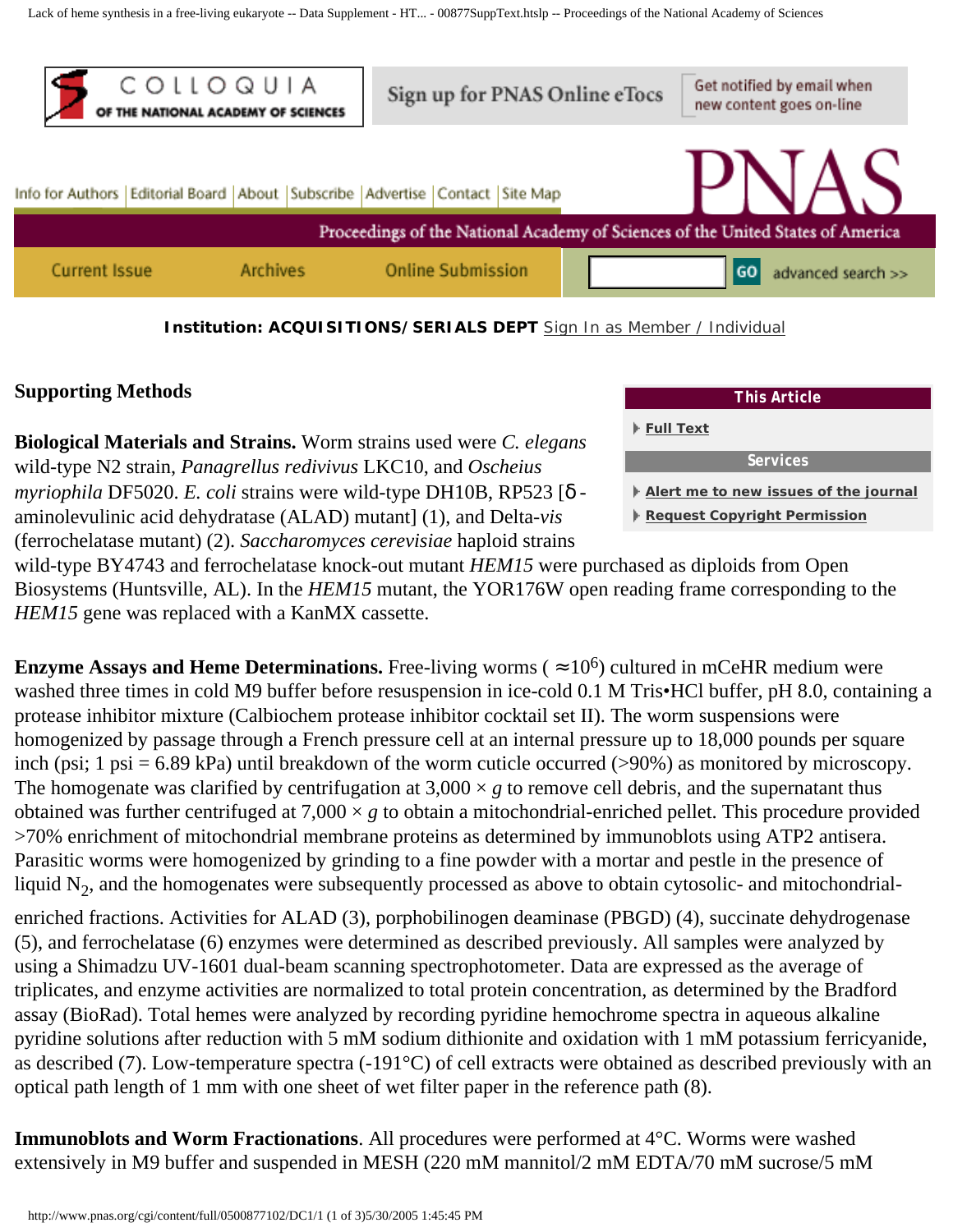Hepes, pH 7.4) with a protease inhibitor mixture (Calbiochem). The worm suspensions were disrupted once by passage through a French pressure cell (<6,000 psi), followed by homogenization with 10 strokes of a Dounce homogenizer. The homogenates were centrifuged twice at  $1,000 \times g$  for 10 min to remove cuticle and large debris, followed by centrifugation at  $100,000 \times g$  to obtain pellets enriched in organelles and membranes, and supernatant fractions enriched for cytosol. The pellet was resuspended in MESH, and protein was determined by the Bradford assay (BioRad). For immunoblotting, lysates were heated at 100°C for 10 min in the presence of SDS sample buffer containing 2-mercaptoethanol and centrifuged for 5 min at  $16,000 \times g$  at  $4^{\circ}$ C. Proteins were separated by SDS/PAGE, transferred to nitrocellulose, and detected by either the SuperSignal West Pico or West Femto Chemiluminescence kits (Pierce) using goat anti-rabbit and anti-mouse horseradish peroxidase-conjugated secondary antibody (Pierce). Primary antibodies used in this study were rabbit polyclonal antibody against ATP2 (1:2,000) and mouse monoclonal antibodies DM-1A to  $\alpha$  -tubulin (Sigma, 1:500).

**Determination of 18 S rDNA Gene Sequence and Phylogenetic Sequence Analysis.** Genomic DNA from *Trichuris suis* larvae were isolated by standard procedures involving proteinase K treatment and phenol/ chloroform extractions. The 18S small subunit (SSU) rDNA gene from *T. suis* was amplified by PCR using genomic DNA as template and redundant primer mixes kindly provided by W. K. Thomas (University of New Hampshire, Durham). The PCR product thus obtained was purified and sequenced, and the DNA sequence was deposited in GenBank under accession no. AY856093. Sequences for the same segment of the SSU of the 18S rDNA were collected to illustrate taxa tested in this study with appropriate phylogenetic resolution needed, as demonstrated for some other helminths (9). The closest taxa to two that were unavailable in GenBank, *Haemonchus contortus* and *Ostertagia ostertagi*, were selected based on taxonomy and a BLAST search (Dec. 15, 2004) of the closest available large subunit 28S sequences, for which taxon representation was denser in the database. For *H. contortus*, another strongylid, *Ostertagia ostertagi* AF036598 was used (9). For *Ancylostoma caninum,* another hookworm, *Necator americanus* AY295811, was used (10). To illustrate the phylogenetic position of the studied taxa among related eukaryotes, other slowly evolving nonstudied taxa were selected (11). The tree was rooted with chordates, *Xenopus laevis* (Craniata; Vertebrata) and *Branchiostoma floridae* (Cephalochordata). Other taxa included a priapulid worm, *Priapulus caudatus* (Priapulida), the horsehair worm *Gordius aquaticus* (Nematomorpha; Gordioida), arthropods *Scolopendra cingulata* (Myriapoda), *Panulirus argus* (Crustacea), and *Tenebrio molitor* (Hexapoda, Insecta), and flatworms *Monocelis lineata* (Turbellaria) and *Echinobothrium chisholmae* (Cestoda). The beginning nucleotide of the sequences for all taxa corresponds to position 984 of the *C. elegans* rDNA gene (12). An alignment was made by using CLUSTALW (version 1.8), manually checked for the presence of conserved positions among sequences, and trimmed in GENEDOC. Phylogenetic analysis was made on a CLUSTALW multiple sequence nucleotide alignment (2,082-character) using default parameters. This was run in PAUP\*, version 4.0b4a, where all characters were weighted by the maximum rescaled consistency (RC) index value and characters were sampled with equal probability. A maximum parsimony heuristic search employing TBR (tree bisection-reconnection) branch-swapping and ACCTRAN (accelerated transformation) character-state optimization, was bootstrapped 1,000 times.

1. Li, J. M., Umanoff, H., Proenca, R., Russell, C. S. & Cosloy, S. D. (1988) *J. Bacteriol.* **170,** 1021-1025.

- 2. Frustaci, J. M. & O'Brian, M. R. (1993) *J. Bacteriol.* **175,** 2154-2156.
- 3. Chauhan, S. & O'Brian, M. R. (1993) *J. Bacteriol.* **175,** 7222-7227.
- 4. Anderson, P. M. & Desnick, R. J. (1980) *J. Biol. Chem.* **255,** 1993-1999.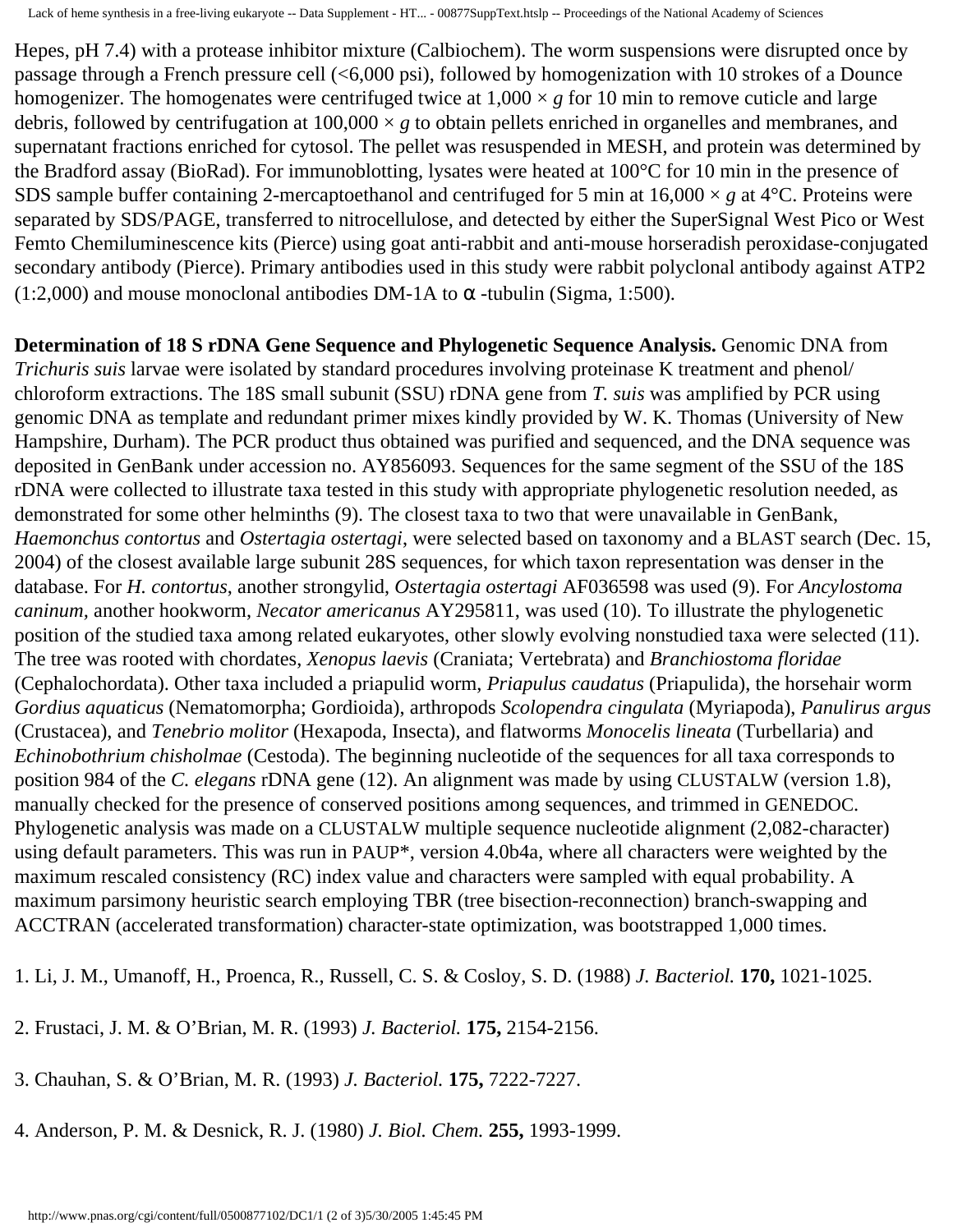- 5. Green, J. D. & Narahara, H. T. (1980) *J. Histochem. Cytochem.* **28,** 408-412.
- 6. Porra, R. J. (1975) *Anal. Biochem.* **68,** 289-298.
- 7. Smith, K. M. (1975) *Porphyrins and Metalloporphyrins* (Elsevier, New York).
- 8. Labbe, P. & Chaix, P. (1971) *Anal. Biochem.* **39,** 322-326.
- 9. Blaxter, M. L., De Ley, P., Garey, J. R., Liu, L. X., Scheldeman, P., Vierstraete, A., Vanfleteren, J. R., Mackey, L. Y., Dorris, M., Frisse, L. M., *et al*. (1998) *Nature* **392,** 71-75.
- 10. Carreno, R. A. & Nadler, S. A. (2003) *J. Parasitol.* **89,** 965-973.
- 11. Ruiz-Trillo, I., Riutort, M., Littlewood, D. T., Herniou, E. A. & Baguna, J. (1999) *Science* **283,** 1919-1923.
- 12. Ellis, R. E., Sulston, J. E. & Coulson, A. R. (1986) *Nucleic Acids Res.* **14,** 2345-2364.

#### *This Article*

**[Full Text](#page-0-1)**

*Services*

**[Alert me to new issues of the journal](http://www.pnas.org/cgi/alerts/etoc)**

**[Request Copyright Permission](http://www.pnas.org/misc/rightperm.shtml)**

[Current Issue](http://www.pnas.org/current.shtml) | [Archives](http://www.pnas.org/contents-by-date.0.shtml) | [Online Submission](http://www.pnas.org/misc/onlinesubmission.shtml) | [Info for Authors](http://www.pnas.org/misc/iforc.shtml) | [Editorial Board](http://www.pnas.org/misc/masthead.shtml) | [About](http://www.pnas.org/misc/about.shtml) [Subscribe](http://www.pnas.org/subscriptions/) | [Advertise](http://www.pnas.org/misc/about.shtml#advertising) | [Contact](http://www.pnas.org/cgi/feedback) | [Site Map](http://www.pnas.org/misc/sitemap.shtml)

[Copyright © 2005 by the National Academy of Sciences](http://www.pnas.org/misc/terms.shtml)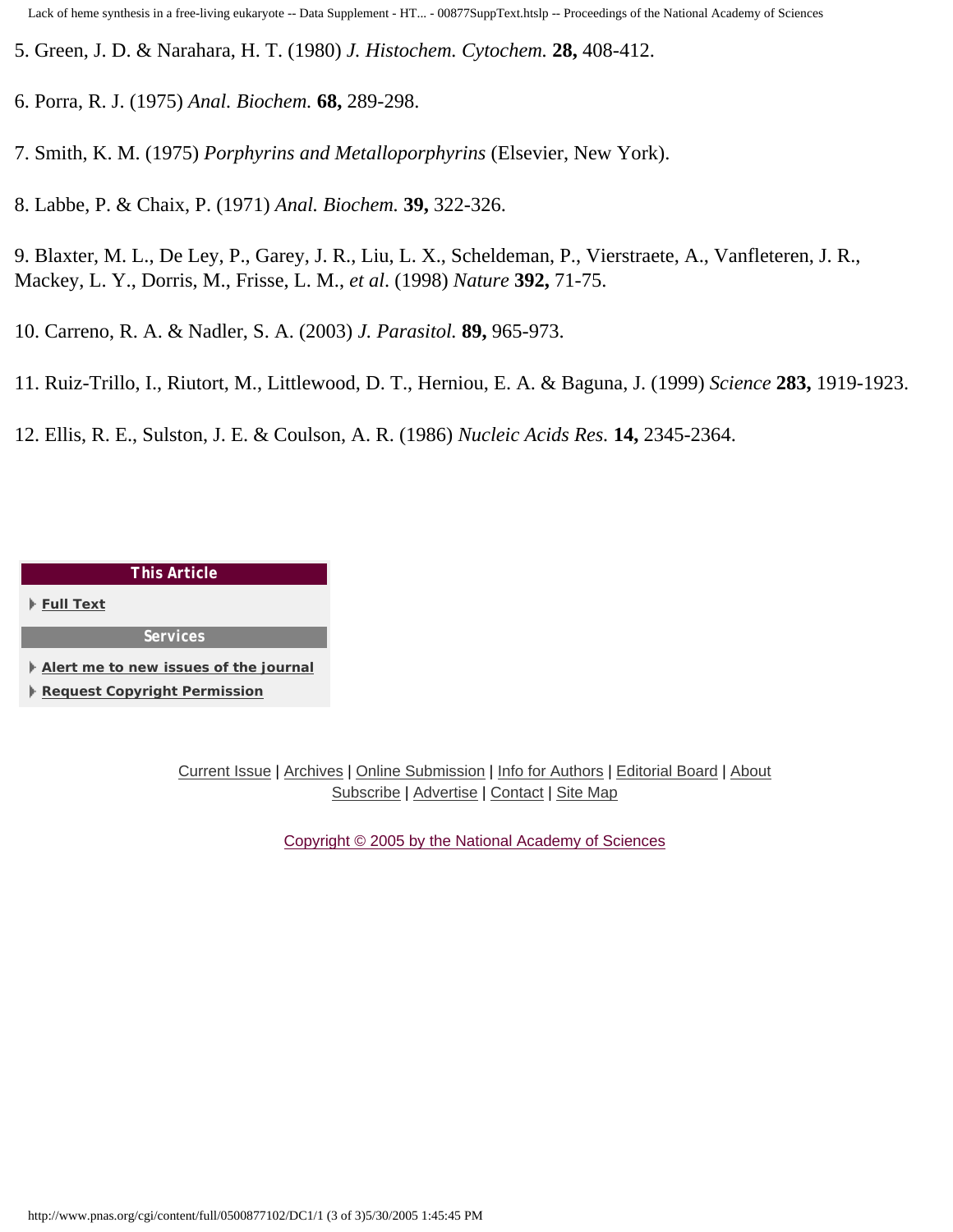|                                                                                 | ACADEMY REPORTS ONLINE! | Sign up for PNAS Online eTocs                                                           | Get notified by email when<br>new content goes on-line |  |  |  |
|---------------------------------------------------------------------------------|-------------------------|-----------------------------------------------------------------------------------------|--------------------------------------------------------|--|--|--|
|                                                                                 |                         | Info for Authors   Editorial Board   About   Subscribe   Advertise   Contact   Site Map | PNAS                                                   |  |  |  |
| Proceedings of the National Academy of Sciences of the United States of America |                         |                                                                                         |                                                        |  |  |  |
| <b>Current Issue</b>                                                            | <b>Archives</b>         | <b>Online Submission</b>                                                                | advanced search >><br><b>GO</b>                        |  |  |  |

**Institution: ACQUISITIONS/SERIALS DEPT** Sign In as Member / Individual

| Enzymes*    | <b>Mouse</b>         | $\ D.$ melanogaster  | S. cerevisiae         | C. elegans         |
|-------------|----------------------|----------------------|-----------------------|--------------------|
| <b>ALAD</b> | $1 \times 10^{-131}$ | $1 \times 10^{-109}$ | $2.7 \times 10^{-89}$ | $0.15^{NS}$        |
| PBGD        | $1 \times 10^{-127}$ | $7 \times 10^{-78}$  | $1.3 \times 10^{-57}$ | 0.98 <sup>NS</sup> |
| <b>UROS</b> | $1 \times 10^{-92}$  | $4 \times 10^{-26}$  | $4.8 \times 10^{-11}$ | 0.1 <sup>NS</sup>  |
| <b>UROD</b> | $1 \times 10^{-148}$ | $1 \times 10^{-105}$ | $3.6 \times 10^{-94}$ | $0.46^{NS}$        |
| <b>CPOX</b> | $1 \times 10^{-124}$ | $1 \times 10^{-123}$ | $1.8 \times 10^{-83}$ | $0.77^{NS}$        |
| <b>PPOX</b> | $1 \times 10^{-118}$ | $3 \times 10^{-79}$  | $4.7 \times 10^{-18}$ | 0.09 <sup>NS</sup> |
| FC          | $1 \times 10^{-152}$ | $1 \times 10^{-112}$ | $1.2 \times 10^{-84}$ | $0.3^{NS}$         |

**Table 2. Expect (***E***) values for heme biosynthetic enzyme orthologs in** *C. elegans*

*This Article*

**Full Text**

*Services*

**Alert me to new issues of the journal**

**Request Copyright Permission**

*E* values for other genetic model organisms are shown for the purpose of comparison. NS, not significant, *E*-value cut-off  $\leq 1 \times 10^{-3}$ .

**\***Human enzyme protein sequences were used to perform BLAST searches on Nov. 14, 2004, against genome databases from *C. elegans* (Wormbase, WS134 release, Nov. 12, 2004), *D. melanogaster* (Flybase), *S. cerevisiae* (Saccharomyces Genome Database), and mouse (National Center for Biotechnology Information GenBank). ALAD, δ -aminolevulinic acid dehydratase (AY319481); PBGD, porphobilinogen deaminase (NM\_000190); UROS, uroporphyrinogen III synthase (BC002573); UROD, uroporphyrinogen decarboxylase (CR456976); CPOX, coproporphyrinogen oxidase (NM\_000097); PPOX, protoporphyrinogen oxidase (NM\_000309); FC, ferrochelatase (BC039841).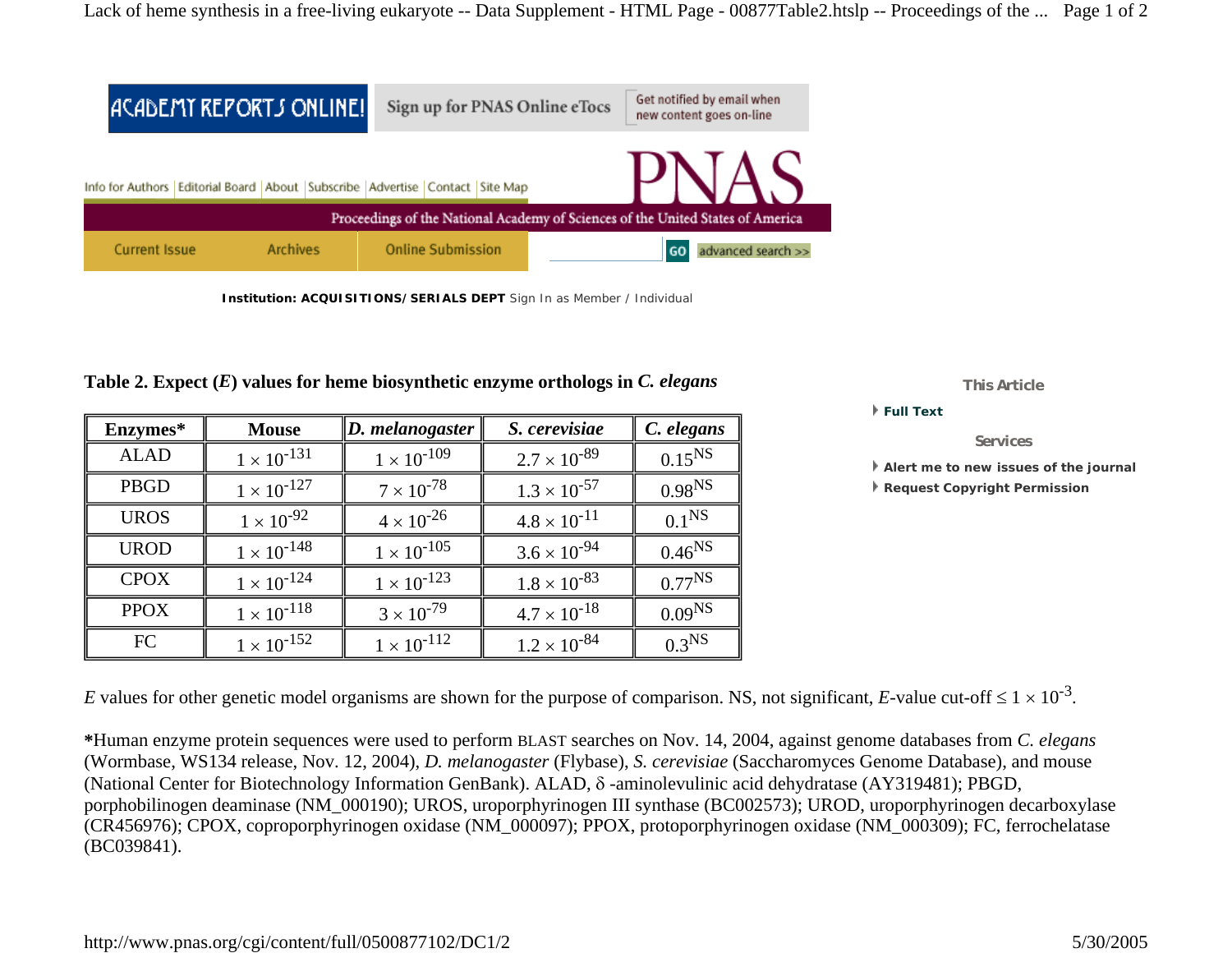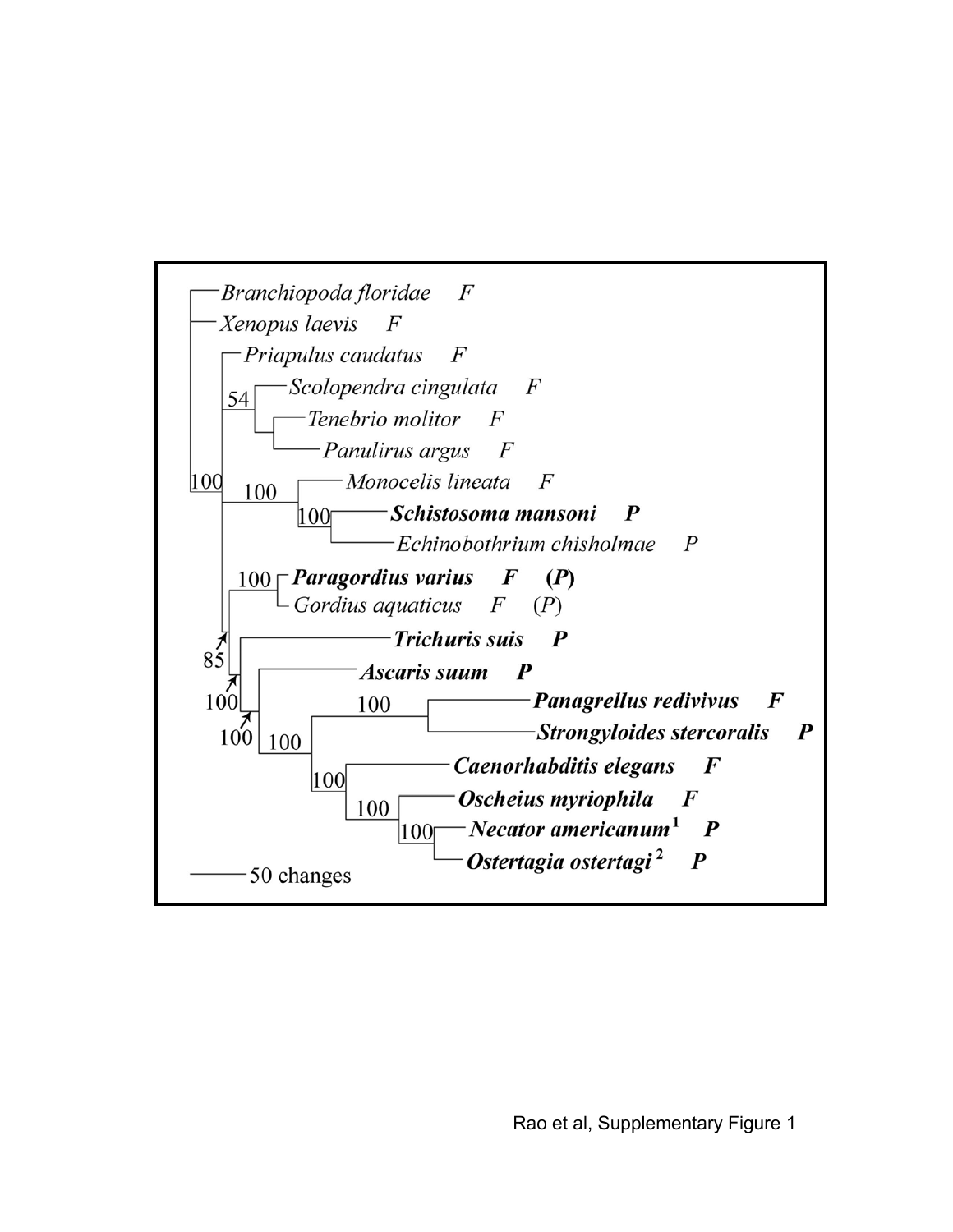| naturejobs                                                                      |                                                                      | Sign up for PNAS Online eTocs |  |  | Get notified by email when<br>new content goes on-line |  |  |                |                    |
|---------------------------------------------------------------------------------|----------------------------------------------------------------------|-------------------------------|--|--|--------------------------------------------------------|--|--|----------------|--------------------|
| Info for Authors                                                                | Editorial Board   About   Subscribe   Advertise   Contact   Site Map |                               |  |  |                                                        |  |  |                |                    |
| Proceedings of the National Academy of Sciences of the United States of America |                                                                      |                               |  |  |                                                        |  |  |                |                    |
| <b>Current Issue</b>                                                            |                                                                      | <b>Archives</b>               |  |  | <b>Online Submission</b>                               |  |  | G <sub>O</sub> | advanced search >> |

#### **Table 3. Analysis for potential metabolic inhibition of heme biosynthetic enzyme activities in** *C. elegans*

|                                                          | Enzyme activity, nmol/min per mg* |                                               |                  |  |  |
|----------------------------------------------------------|-----------------------------------|-----------------------------------------------|------------------|--|--|
| $\Gamma$ Organism                                        | <b>ALAD</b>                       | <b>PBGD</b>                                   | FC               |  |  |
| $\ C.$ elegans                                           | ND                                | ND                                            | <b>ND</b>        |  |  |
| E. coli                                                  | $1.35 \pm 0.044$                  | $\parallel 0.032 \pm 0.002$                   | $9.52 \pm 0$     |  |  |
| $S.$ cerevisiae                                          | $0.69 \pm 0.012$                  | $\parallel 0.026 \pm 0.002$                   | $10.59 \pm 0.65$ |  |  |
| $\parallel$ S. cerevisiae FC mutant                      |                                   |                                               | ND               |  |  |
| <i>C.</i> elegans + E. coli <sup>†</sup>                 | $0.699 \pm 0.05$                  | $\parallel 0.018 \pm 0.002$                   | $3.95 \pm 0.37$  |  |  |
| <i>C. elegans + S. cerevisiae</i> <sup>†</sup>           |                                   | $0.313 \pm 0.001$ $\parallel 0.015 \pm 0.001$ | 7.45 $\pm$ 0.76  |  |  |
| <i>C. elegans + S. cerevisiae</i> FC mutant <sup>T</sup> |                                   |                                               | <b>ND</b>        |  |  |

*This Article*

**Full Text**

*Services*

**Alert me to new issues of the journal**

**Request Copyright Permission**

*E. coli* and *S. cerevisiae* lysates were used as controls and in mixing experiments.

**\***Mean values (triplicates) of product formed ± SD. ALAD, δ -aminolevulinic acid dehydratase; PBGD, porphobilinogen deaminase; FC, ferrochelatase; ND, enzyme activity not detected under assay conditions, (-), not assayed.

†Equal proportions (50%) of protein from each organism were mixed prior to assaying for enzymes. Because enzyme activity was normalized to total protein, activities are reduced by half.

**Institution: ACQUISITIONS/SERIALS DEPT** Sign In as Member / Individual